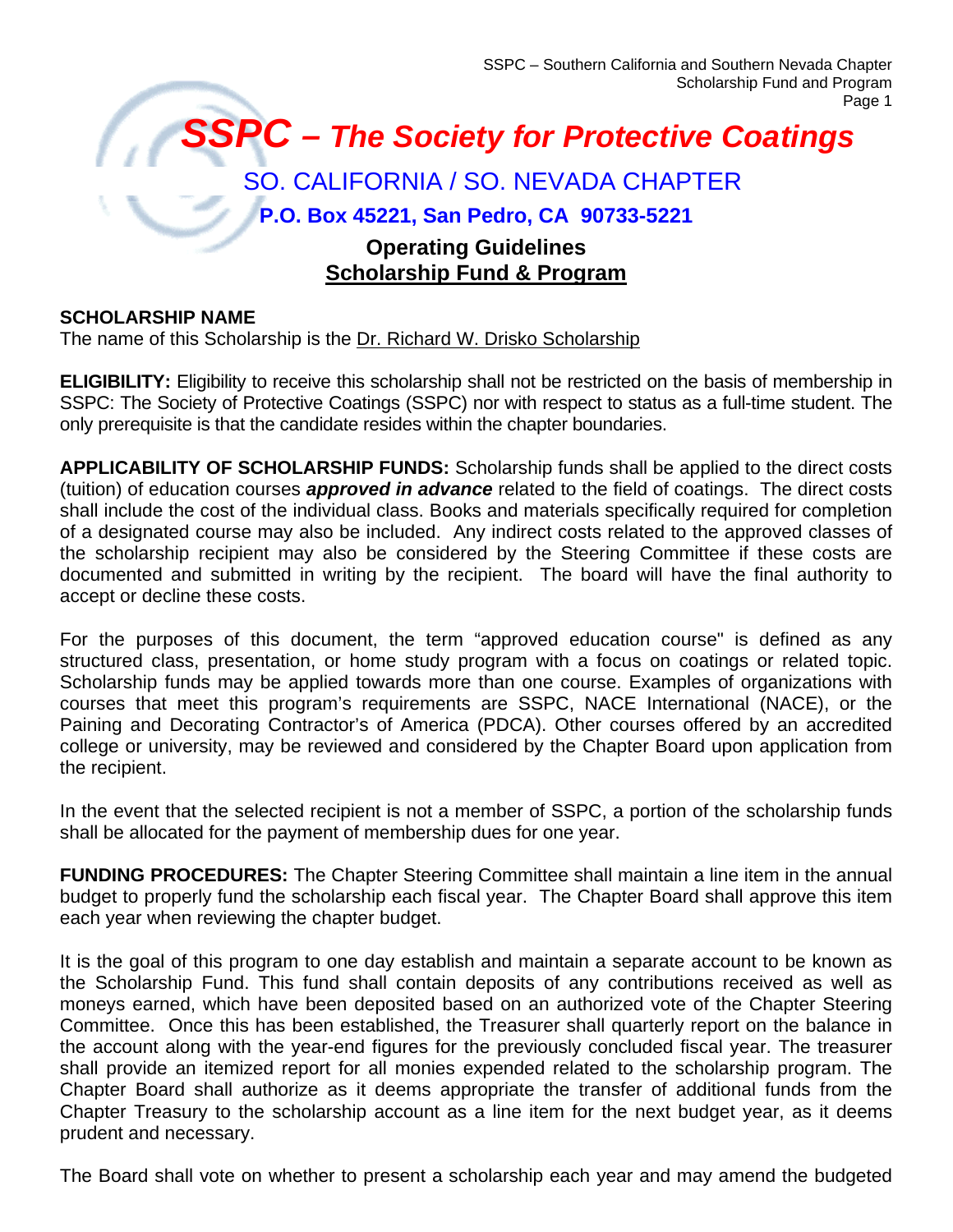amount of \$1000.00 as it deems appropriate.

If a scholarship is to be presented, each member of the chapter may submit the name of one nominee. All nomination forms must be delivered to the Board Chairman by August 31 of each year. The Chairman shall provide these nominations to the Selection Panel, who will determine the best recipient of the scholarship. The selection of a scholarship recipient will be made by the second Friday of October of each year. The Board has the authority to modify these dates as it deems appropriate.

**SELECTION PANEL:** The Selection Panel shall consist of the Chapter Chair, the most recent Past Chapter Chair, Education Chair, and two (2) Members at Large to be designated by the Steering Committee. The current Education Committee Chairperson shall chair the panel. The selection panel shall confer and report its recommendation, which need not be unanimous, to the Chapter Officers not less than 30 days preceding the October Meeting (for inclusion with the meeting agenda). The Chapter Officers shall confirm the recommendation limited to whether the Nominee meets the selection criteria and whether the selection process has been followed. Only in the event that the panel's recommendation is rejected on these grounds shall discussion of alternate candidates be entertained. A member of the Steering Committee shall be appointed as "Sponsor") to oversee the proper implementation of the scholarship by the recipient. This Sponsor shall be responsible for maintaining local communications with the recipient and for verification that the provisions of the scholarship are fulfilled.

**NOMINATION FORMS:** In order to be considered for the scholarship, completed nomination forms must be submitted. The nomination forms include two parts:

- 1. Part "A" shall be completed by the Nominating Person and shall address the eligibility criteria and any other pertinent qualifications. The Nominating Person shall be a current paid member of SSPC.
- 2. Part "B" shall be filled out by the Nominee and shall attest that any restrictions on usage of the scholarship are understood and will be observed if the Nominee is selected.

**RECEIPIENT:** The scholarship recipient shall be notified by the Chapter Chair in writing. The letter shall state the amount of, and any restrictions upon, the scholarship. If payment of membership dues, books or other expenses is to be included, this shall be stated in the letter; and the time period covered by the dues shall be specified. An invitation shall be extended to attend the October Meeting, where the formal announcement and award shall be presented.

**FUND DISBURSMENT:** The Recipient shall notify the Board in writing of the education course(s) desired and the anticipated direct or indirect costs required. Upon approval by the Board, these fees will be paid directly to the party implementing the program. The program will also consider reimbursing the tuition costs to the recipient with proof of completion of an approved course. Any indirect costs, approved in advance will be reimbursed to the recipient in exchange for valid original receipts. At no time shall the total amount of fund disbursement exceed the amount approved by the Board.

**TERMINATION:** In the event the Chapter Scholarship is terminated or discontinued for any reason, any moneys remaining in any Scholarship Fund (accounts) shall be deposited into the Chapter's General Fund in accordance with a majority vote of all voting members of the Steering Committee.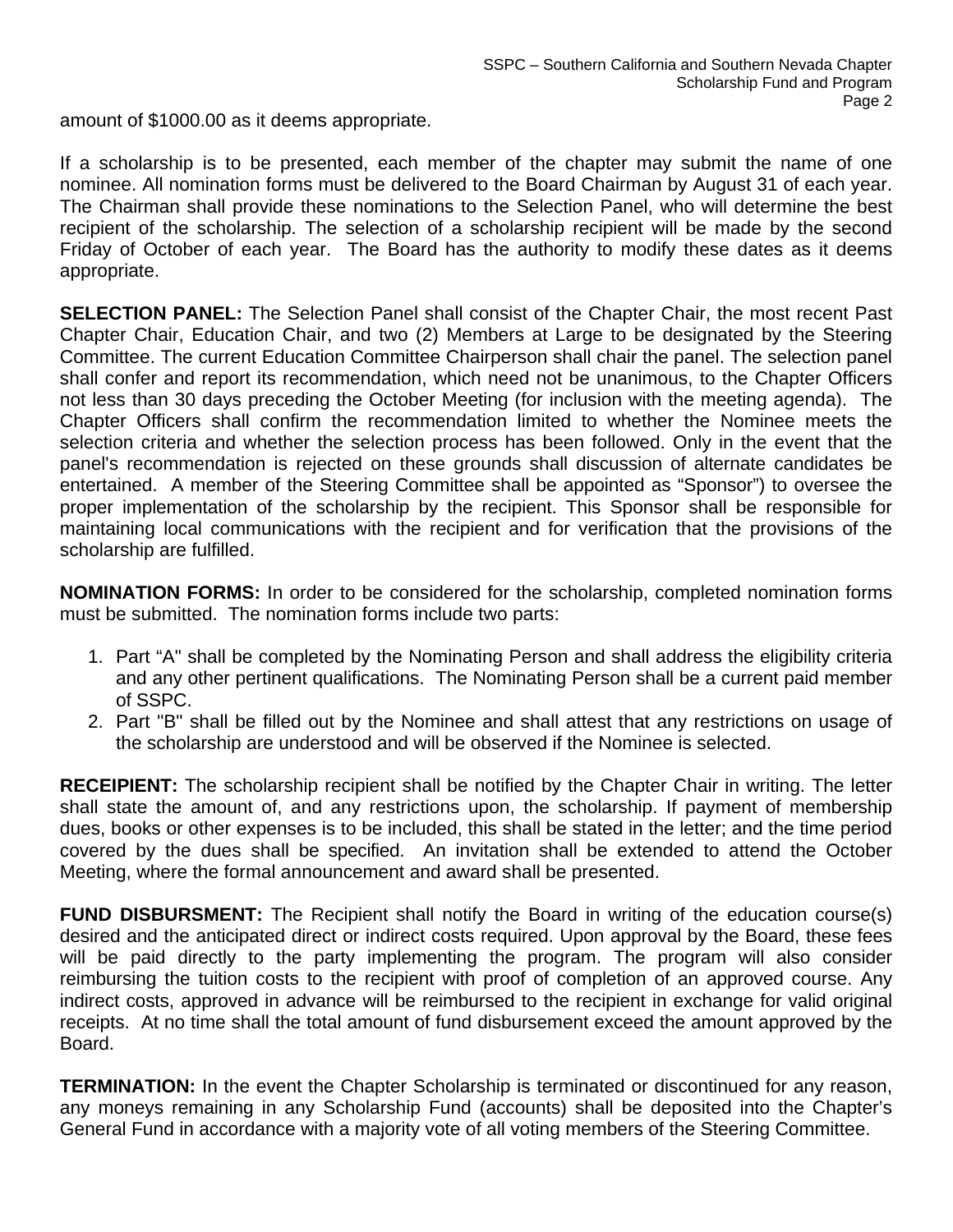

#### **NOMINATION FORM PART A FOR THE DR. RICHARD W. DRISKO SCHOLARSHIP**

In accordance with the SSPC, Southern California/Nevada Chapter Operating Scholarship Guidelines, I, Alleman and Communication California / Southern Nevada Chapter of SSPC hereby places in nomination for the Dr. Richard W. Drisko Scholarship the following candidate:

| Address: <u>example and a series of the series of the series of the series of the series of the series of the series of the series of the series of the series of the series of the series of the series of the series of the se</u> |      |                               |
|--------------------------------------------------------------------------------------------------------------------------------------------------------------------------------------------------------------------------------------|------|-------------------------------|
|                                                                                                                                                                                                                                      |      |                               |
|                                                                                                                                                                                                                                      |      |                               |
|                                                                                                                                                                                                                                      |      |                               |
| <b>SUPPORTING INFORMATION:</b><br>Please provide an attached written statement as to why this person is worthy of the scholarship.<br>(Use as many sheets as necessary)                                                              |      |                               |
| Signature of Nominating Member                                                                                                                                                                                                       | Date | <b>SSPC Membership Number</b> |
| Received by:                                                                                                                                                                                                                         | Date |                               |